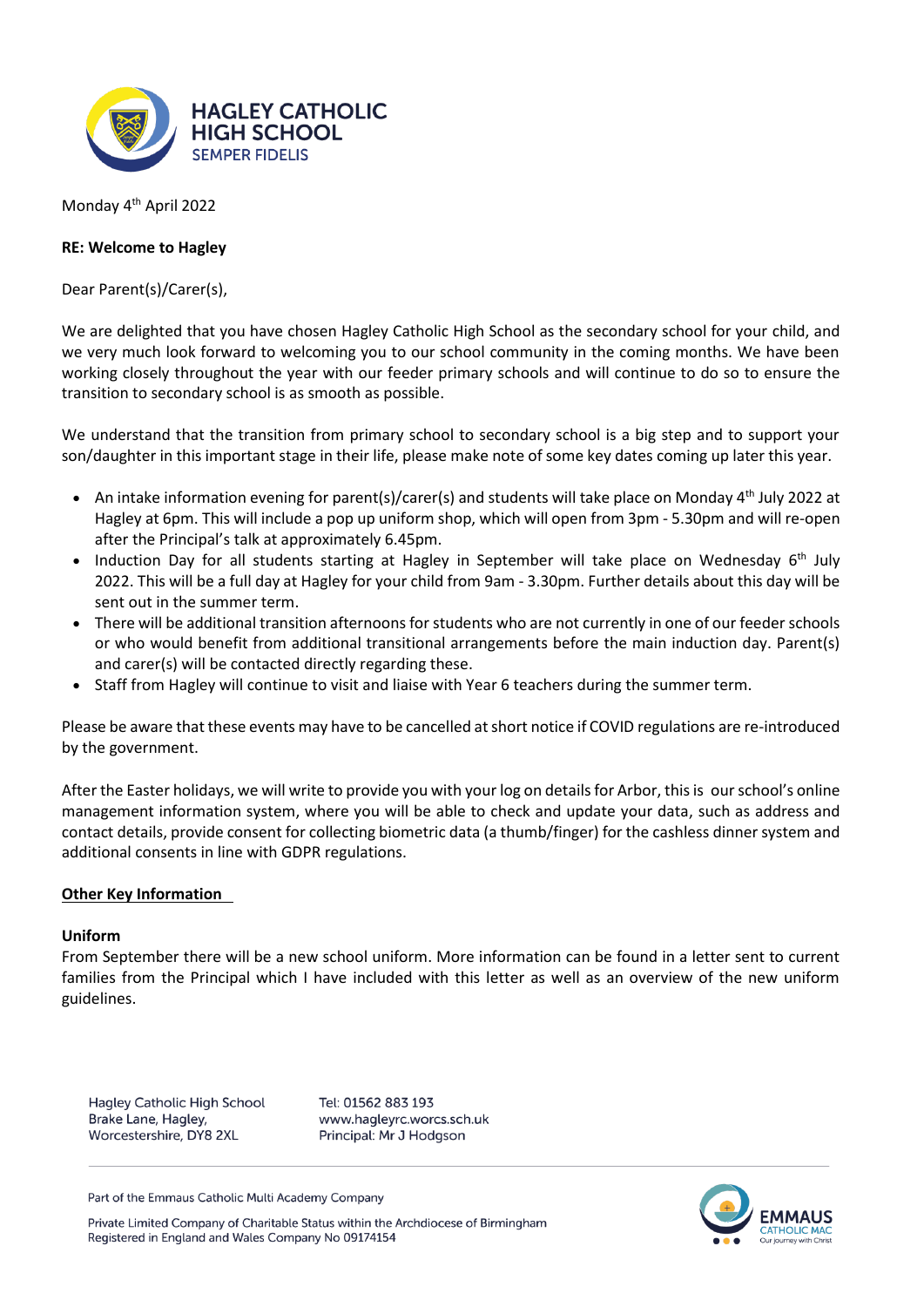## **Looked After Children**

The school can claim up to £2,300 via the School Census for Previously Looked After Children who fit into one of the following categories:

- Adopted after care.
- Subject to a Special Guardianship Order.
- Subject to a Residential Order.
- Subject to a care Order.

If your child is a 'previously looked after child' and you wish our school, and your child, to benefit from the additional funding, then please contact Mrs Imrie (SENCO and LAC Coordinator) at [limrie@hagleyrc.worcs.sch.uk](about:blank) with the student's name(s) and evidence of the relevant order. All information will be treated in the strictest confidence. 

# **Transport**

Information regarding transport is available on our school website at [https://www.hagleyrc.worcs.sch.uk/page/detail/key-information](about:blank) but please be aware this will be updated again in the Summer term. The cost of a bus pass for 2022-23 is £555 as a result of a subsidy of £140 for all bus passes.

# **Free School Meals**

Entitlement to Free School Meals does not automatically transfer between local authorities.  Please refer to the information on our website (Our School>Key Information & Policies>Free School Meals) to check eligibility and to apply for Free School Meals, or you can apply online at this link: [https://emsi.worcestershire.gov.uk/CitizenPortal\\_LIVE/en](about:blank)  

The organisation in Worcestershire who co-ordinate Free School Meals is Worcestershire Children's First, and the Free Schools Meal Team can be contacted on [01905 845280](about:blank) should you have any queries.   

You might not have previously claimed for Free School Meals, but the current climate might mean you are now available to claim this support for your child, and in doing so increase the income for the school to support your children's education too. Please do make the claim for Free School meals even if you know your child does not want to claim their free meal.  

## **ParentPay**

The school uses ParentPay for parent(s)/carer(s) to make payments for school trips and meals online.  Log-on details for this will be provided in September.   

## **Music Lessons**

Hagley runs a comprehensive music programme and tuition is a central part of this. If your child wishes to start learning a musical instrument or continue with individual music lessons, please contact [Severn Arts](about:blank) who coordinate these.

## **Final Words**

We will keep you updated primarily through email so please check your emails on a regular basis. In the meantime, full information about the school's policies can be found on the school website [https://www.hagleyrc.worcs.sch.uk/Page/Detail/policies-1](about:blank) . Please take time to familiarise yourself with these and do keep an eye on the school's social media pages on Facebook ([https://www.facebook.com/hagleyrc/\)](about:blank) and Twitter @ HCHS (https://twitter.com/ HCHS) to keep up to date with all the relevant information, news and events related to the school.